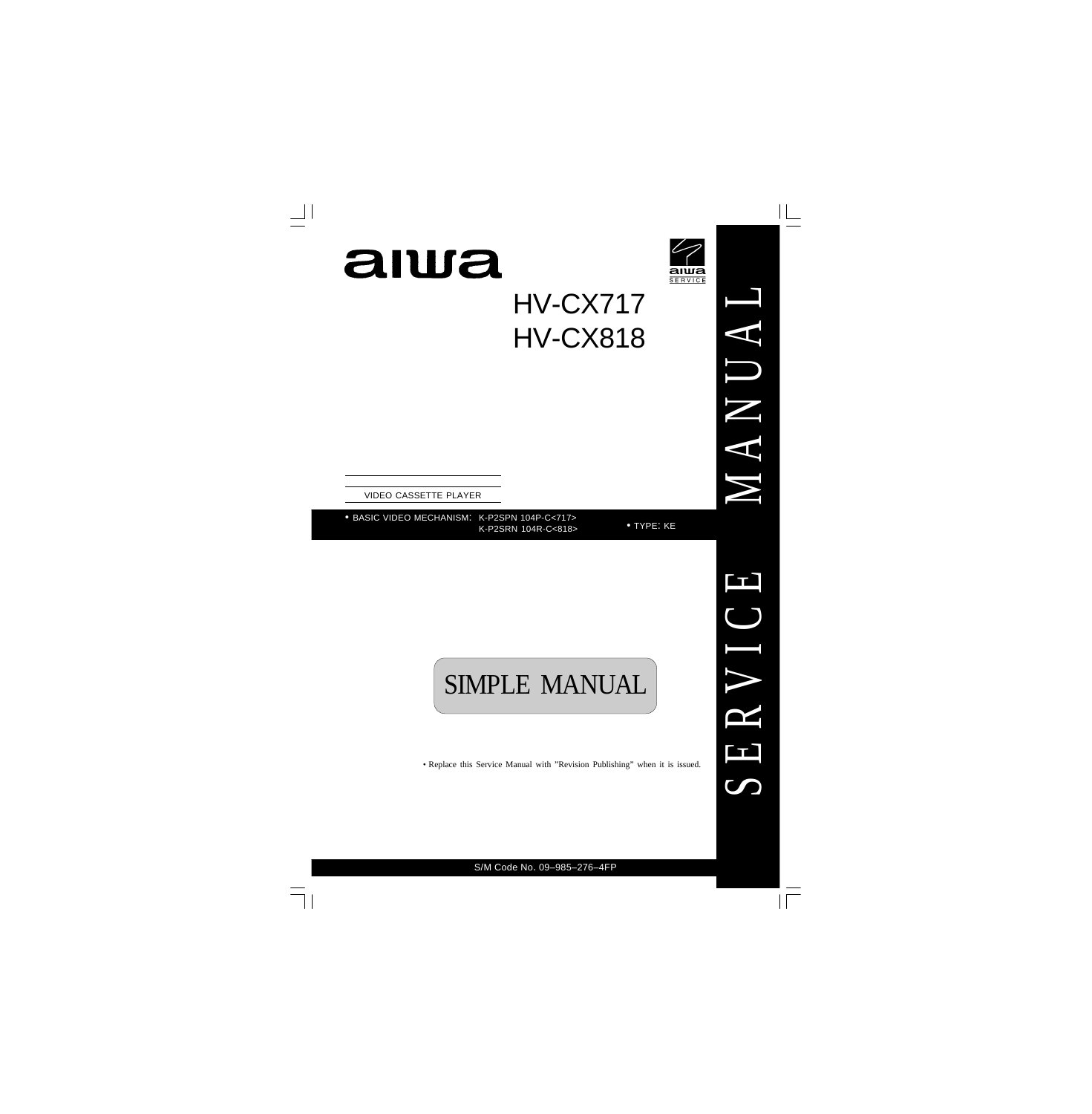#### ELECTRICAL MAIN PARTS LIST - 1/3

| REF.NO.         | PARTINO.                                         | kanr<br>NO.                            | <b>DESCRIPTION</b>                              | REF.NO.          | PARTNO.                                  | KANRI<br>NO. | <b>DESCRPTION</b>                              |
|-----------------|--------------------------------------------------|----------------------------------------|-------------------------------------------------|------------------|------------------------------------------|--------------|------------------------------------------------|
| IC              |                                                  |                                        |                                                 | C127             | $87 - 010 - 405 - 080$                   |              | CAP, ELECT 10-50V                              |
|                 |                                                  |                                        |                                                 | C129             | 87-010-196-080                           |              | CHIP CAPACITOR, 0.1-25                         |
|                 | 88-JP6-616-010                                   | IC,TOP224Y                             |                                                 | C130             | $87 - 010 - 263 - 080$                   |              | CAP, ELECT 100-10V                             |
|                 | $87 - A20 - 649 - 080$                           | IC, HA17431VP                          |                                                 | C131             | 87-010-545-080                           |              | CAP, ELECT 0.22-50V                            |
|                 | 87-A20-216-110<br>87-A20-275-040                 | C-IC, HA118201CF<br>C-IC, MSM7470-73MS |                                                 | C132             | $87 - 010 - 405 - 080$                   |              | CAP, ELECT 10-50V                              |
|                 | $87 - 070 - 424 - 040$                           | IC, BA7180F                            |                                                 | C133             | $87 - 010 - 400 - 080$                   |              | CAP, ELECT 0.47-50V                            |
|                 |                                                  |                                        |                                                 | C134             | 87-010-405-080                           |              | CAP, ELECT 10-50V<818>                         |
|                 | 87-001-933-010                                   | IC, LA7295<818>                        |                                                 | C135             | 87-010-405-010                           |              | CAP, ELECT 10-50V<717>                         |
|                 | 88-JP6-611-010                                   |                                        | C-IC, M37776M5A-166GP                           | C136             | 87-010-402-080                           |              | CAP, ELECT 2.2-50V                             |
|                 | 87-001-982-010                                   | IC, TA7291S                            |                                                 | C137             | $87 - 010 - 403 - 080$                   |              | CAP, ELECT 3.3-50V                             |
|                 | $87 - 070 - 289 - 040$<br>$87 - 070 - 083 - 010$ | IC, BU 2092F<br>IC, GP1U281X           |                                                 | C138             |                                          |              | CHIP CAPACITOR, 0.1-25                         |
|                 |                                                  |                                        |                                                 | C139             | 87-010-196-080<br>87-010-196-080         |              | CHIP CAPACITOR, 0.1-25                         |
|                 | 87-070-391-040                                   | IC, BA4558<717>                        |                                                 | C141             | 87-010-196-080                           |              | CHIP CAPACITOR, 0.1-25                         |
|                 |                                                  |                                        |                                                 | C143             | $87 - 010 - 403 - 080$                   |              | CAP, ELECT 3.3-50V                             |
|                 |                                                  |                                        |                                                 | C144             | 87-010-197-080                           |              | CAP, CHIP 0.01 DM                              |
| TRANSISTOR      |                                                  |                                        |                                                 | C149             | 87-010-316-080                           |              | $C-CAP$ , S 33P-50 CH                          |
|                 | 89-109-521-080                                   | TR, 2SA952 (0.6W)                      |                                                 | C150             | 87-010-493-080                           |              | CAP, E 0.47-50 GAS                             |
|                 | 87-A30-062-080                                   | C-TR, KRC104S                          |                                                 | C152             | 87-010-068-080                           |              | CAP, ELECT 0.22-50                             |
|                 | $89 - 109 - 340 - 480$                           | TR, 2SA934Q                            |                                                 | C154             | 87-012-154-080                           |              | C-CAP, S 150P-50 CH                            |
|                 | 87-A30-060-080                                   | C-TR, KTC3875GR                        |                                                 | C157             | 87-015-695-080                           |              | CAP, E 1-50 7L                                 |
|                 | 87-A30-061-080                                   | C-TR, KTA1504GR                        |                                                 |                  |                                          |              |                                                |
|                 |                                                  |                                        |                                                 | C158             | 87-010-197-080                           |              | CAP, CHIP 0.01 DM                              |
|                 | $87 - 026 - 235 - 080$                           | C-TR, DTC114EK                         |                                                 | C159             | 87-010-198-080                           |              | CAP, CHIP 0.022                                |
|                 | 87-A30-099-080                                   | TR, 2SC3708S/T<818>                    |                                                 | C160             | 87-010-197-080                           |              | CAP, CHIP 0.01 DM                              |
|                 | 87-A30-141-010                                   | P-TR, PN268NC-R                        |                                                 | C161             | 87-015-677-080                           |              | CAP, E 100-6.3 7L                              |
|                 |                                                  |                                        |                                                 | C162             | 87-018-214-080                           |              | CAP TC U 0.1-50F                               |
| DIODE           |                                                  |                                        |                                                 | C163             | 87-010-178-080                           |              | CHIP CAP 1000P                                 |
|                 |                                                  |                                        |                                                 | C164             | $87 - 010 - 198 - 080$                   |              | CAP, CHIP 0.022                                |
|                 | 87-070-173-010                                   | DIODE, S1WBA60                         |                                                 | C165             | 87-010-196-080                           |              | $C-CAP$ , $S$ 0.1-25 Z F                       |
|                 | $87 - A40 - 368 - 080$                           | DIODE, EG01C                           |                                                 | C180             | 87-012-158-080                           |              | C-CAP, S 390P-50 CH                            |
|                 | $87 - A40 - 480 - 080$                           | ZENER, P6KE150A-G23                    |                                                 | C182             | 87-010-196-080                           |              | CHIP CAPACITOR, 0.1-25                         |
|                 | 87-A40-291-080                                   | DIODE, 1N4148 (CPT)                    |                                                 |                  |                                          |              |                                                |
|                 | $87 - A40 - 369 - 090$                           | DIODE, RN3Z                            |                                                 | C183             | $87 - 010 - 553 - 080$                   |              | CAP, E 47-16                                   |
|                 |                                                  |                                        |                                                 | C184             | 87-018-131-080                           |              | CAP, CER 1000P-50V                             |
|                 | 87-A40-184-090                                   | DIODE, RK34(F)                         |                                                 | C185             | 87-018-134-080                           |              | CAPACITOR, TC-U 0.01-16                        |
|                 | $87 - A40 - 466 - 080$                           | ZENER, MTZJ2.7A                        |                                                 | C186             | 87-010-149-080                           |              | $C-CAP$ , $S$ 5P-50 CH                         |
|                 | $87 - A40 - 003 - 080$                           | ZENER, MTZJ4.3A                        |                                                 | C187             | $87 - 010 - 314 - 080$                   |              | C-CAP, S 22P-50V                               |
|                 | $87 - A40 - 344 - 080$                           | ZENER, MTZJ5.6B                        |                                                 |                  |                                          |              |                                                |
|                 | $87 - 070 - 274 - 080$                           | DIODE, 1N4003 SEM                      |                                                 | C201             | 87-010-112-080                           |              | CAP, ELECT 100-16V                             |
|                 |                                                  |                                        |                                                 | C202             | 87-010-197-080                           |              | CAP, CHIP 0.01 DM                              |
|                 |                                                  |                                        |                                                 | C203             | $87 - 010 - 374 - 080$                   |              | CAP, ELECT 47-10V                              |
| MAIN C.B        |                                                  |                                        |                                                 | C204             | 87-010-371-080                           |              | CAP, ELECT 470-6.3V                            |
|                 |                                                  |                                        |                                                 | C205             | $87 - 010 - 263 - 080$                   |              | CAP, ELECT 100-10V                             |
| C1              | 87-A10-374-010                                   |                                        | CAP, M/P 0.1-275 K RMR                          |                  |                                          |              |                                                |
| C4              | 87-A10-003-090                                   | CAP, E 100-400 M SME                   |                                                 | C <sub>206</sub> | 87-010-197-080                           |              | CAP, CHIP 0.01 DM                              |
| C <sub>5</sub>  | 87-A10-892-080                                   | CAP, CER 68P-1K J SL                   |                                                 | C207             | $87 - 010 - 263 - 080$                   |              | CAP, ELECT 100-10V                             |
| C7              | $87 - 010 - 374 - 080$                           | CAP, ELECT 47-10V                      |                                                 | C208             | 87-010-197-080                           |              | CAP, CHIP 0.01 DM                              |
| C9              | 87-A10-413-010                                   |                                        | CAP, CER 2200P-4K M E KX                        | C251             | 87-010-181-080                           |              | CAP, CHIP S 1800P<818>                         |
|                 |                                                  |                                        |                                                 | C <sub>252</sub> | 87-010-316-080                           |              | C-CAP, S 33P-50 CH<818>                        |
| C12             | 87-A10-896-090                                   | CAP, E 820-16 M PJ                     |                                                 |                  |                                          |              |                                                |
| C13             | 87-A10-895-080                                   | CAP.E 1000-10 M PJ                     |                                                 | C <sub>253</sub> | 87-012-154-080                           |              | C-CAP 150P-50CH<818>                           |
| C14             | $87 - 010 - 235 - 080$                           | CAP, E 470-16 SME                      |                                                 | C <sub>254</sub> | 87-012-157-080                           |              | C-CAP, S 330P-50 CH<818>                       |
| C15             | 87-010-221-080                                   | CAP, ELECT 470-10V                     |                                                 | C <sub>255</sub> | $87 - 012 - 154 - 080$                   |              | C-CAP, S 150P-50 CH<818>                       |
| C16             | 87-010-235-080                                   | CAP, E 470-16 SME                      |                                                 | C <sub>256</sub> | 87-010-198-080                           |              | CAP, CHIP 0.022<818>                           |
| C18             | 87-010-378-080                                   | CAP, ELECT 10-16V                      |                                                 | C <sub>257</sub> | 87-010-197-080                           |              | CAP, CHIP 0.01 DM<818>                         |
| C19             | 87-010-112-080                                   | CAP, ELECT 100-16V                     |                                                 | C <sub>258</sub> | $87 - 010 - 550 - 080$                   |              | CAP 100-6.3 GAS<818>                           |
| C20             | $87 - 010 - 263 - 080$                           | CAP, ELECT 100-10V                     |                                                 | C <sub>259</sub> | 87-010-198-080                           |              | CAP, CHIP 0.022<818>                           |
| C21             | 87-010-983-010                                   | CAP, CER 0.01-500 KB                   |                                                 | C <sub>260</sub> | $87 - 010 - 198 - 080$                   |              | CAP, CHIP 0.022<818>                           |
| C22             | 87-A10-596-080                                   | C-CAP, S 100P-100J C                   |                                                 | C261             | 87-010-198-080                           |              | CAP, CHIP 0.022<818>                           |
|                 |                                                  |                                        |                                                 | C <sub>262</sub> | 87-010-197-080                           |              | CAP, CHIP 0.01 DM<818>                         |
| C <sub>23</sub> | $87 - A10 - 843 - 080$                           | CAP, CER 680P-1K KR                    |                                                 |                  |                                          |              |                                                |
| C102            | 87-018-205-080                                   |                                        | CAP, CERA-SOL 0.022<818>                        | C <sub>263</sub> | $87 - 010 - 244 - 080$                   |              | CAP, E 22-16 M 5L SRE<818>                     |
| C103            | 87-010-197-080                                   | CAP, CHIP 0.01 DM                      |                                                 | C <sub>265</sub> | 87-010-178-010                           |              | CHIP CAP 1000P<818>                            |
| C104            | $87 - 010 - 145 - 080$                           | C-CAP, S 1P-50 CH                      |                                                 | C301             | 87-010-196-080                           |              | CHIP CAPACITOR, 0.1-25                         |
| C105            | 87-010-197-080                                   | CAP, CHIP 0.01 DM                      |                                                 | C302             | 87-010-196-080                           |              | CHIP CAPACITOR, 0.1-25<818>                    |
|                 |                                                  |                                        |                                                 | C303             | 87-010-196-080                           |              | CHIP CAPACITOR, 0.1-25                         |
| C106            | 87-010-073-080                                   | CAP, E 3.3-50 5L                       |                                                 |                  |                                          |              |                                                |
| C107            | 87-012-155-080                                   | C-CAP 180P-50CH                        |                                                 | C306             | 87-010-196-080                           |              | CHIP CAPACITOR, 0.1-25                         |
| C108            | 87-010-316-080                                   | C-CAP, S 33P-50 CH                     |                                                 | C307             | 87-010-196-080                           |              | CHIP CAPACITOR, 0.1-25<818>                    |
| C110<br>C111    | $87 - 010 - 244 - 080$<br>87-010-196-080         |                                        | CAP, E 22-16 M 5L SRE<br>CHIP CAPACITOR, 0.1-25 | C308<br>C309     | 87-015-677-080                           |              | CAP, E 100-6.3 7L                              |
|                 |                                                  |                                        |                                                 | C310             | $87 - 010 - 805 - 080$<br>87-010-198-080 |              | CHIP CAPACITOR, S 1-16<br>CAP, CHIP 0.022<818> |
| C112            | 87-010-193-080                                   |                                        | CHIP CAPACITOR, 0.033                           |                  |                                          |              |                                                |
| C113            | 87-010-402-080                                   | CAP, ELECT 2.2-50V                     |                                                 | C311             | 87-010-197-080                           |              | CAP, CHIP 0.01 DM                              |
| C116            | 87-010-180-080                                   | C-CER 1500P                            |                                                 | C351             | 87-010-314-080                           |              | C-CAP, S 22P-50 CH                             |
| C117            | 87-010-314-080                                   | $C-CAP$ , $S$ 22P-50V                  |                                                 | C352             | 87-010-313-080                           |              | C-CAP, S 18P-50 CH                             |
| C119            | $87 - 010 - 400 - 080$                           | CAP, ELECT 0.47-50V                    |                                                 | C354             | $87 - 010 - 320 - 080$                   |              | CHIP CAP 68P                                   |
|                 |                                                  |                                        |                                                 | C355             | 87-010-317-080                           |              | C-CAP, S 39P-50 CH                             |
| C120            | 87-010-198-080                                   | CAP, CHIP 0.022                        |                                                 |                  |                                          |              |                                                |
| C122            | $87 - 010 - 401 - 080$                           | CAP, ELECT 1-50V                       |                                                 | C356             | 87-010-197-080                           |              | CAP, CHIP 0.01 DM                              |
| C126            | 87-018-134-080                                   |                                        | CAPACITOR, TC-U 0.01-16                         | C357             | 87-010-321-080                           |              | C-CAP, S 82P-50CH                              |
|                 |                                                  |                                        |                                                 |                  |                                          |              |                                                |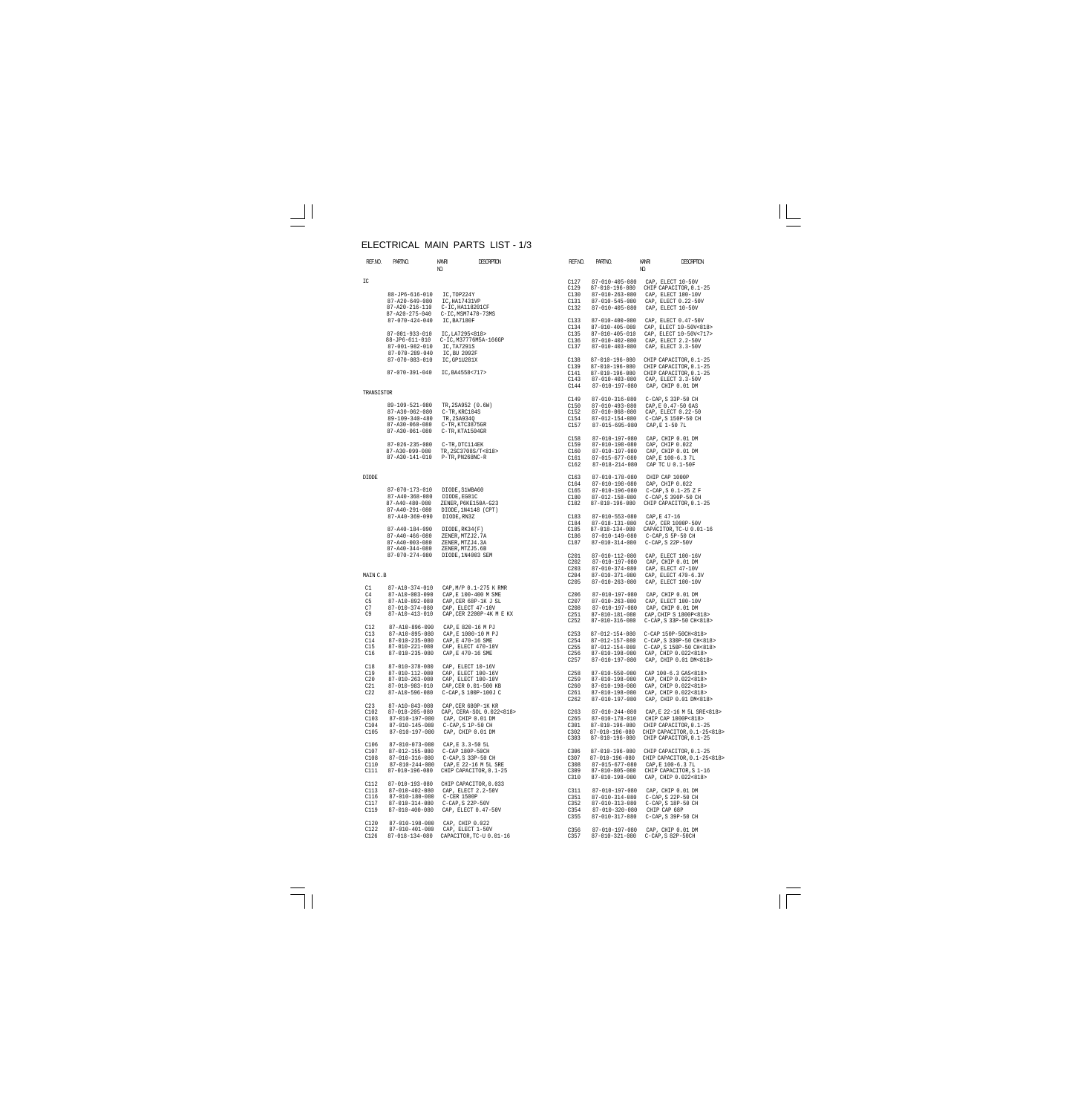## ELECTRICAL MAIN PARTS LIST - 2/3

| REF.NO.                                | PARTNO.                                                                                                                | Kanri<br>NQ.                                                                                                 | <b>DESCRIPTION</b>                                                                                                                           | REF.NO.                                        | PARTNO.                                                                                                                        | KANRI<br>NO.                                                                                                                | DESCRPTION                                                |
|----------------------------------------|------------------------------------------------------------------------------------------------------------------------|--------------------------------------------------------------------------------------------------------------|----------------------------------------------------------------------------------------------------------------------------------------------|------------------------------------------------|--------------------------------------------------------------------------------------------------------------------------------|-----------------------------------------------------------------------------------------------------------------------------|-----------------------------------------------------------|
| C360<br>C362<br>C365<br>C367<br>C370   | 87-010-320-080<br>87-012-157-080<br>87-012-157-080<br>87-010-322-080<br>87-010-197-080                                 | C-CAP, S 68P-50 CH<br>C-CAP, S 330P-50 CH<br>C-CAP, S 330P-50 CH<br>C-CAP, S 100P-50 CH<br>CAP, CHIP 0.01 DM |                                                                                                                                              | J201<br>J202<br>L2<br>L3<br>L4                 | 87-A60-240-010<br>87-A60-240-010<br>87-A50-180-080<br>87-A50-180-080<br>87-A50-180-080                                         | COIL, 22UH K LHL10<br>COIL, 22UH K LHL10<br>COIL, 22UH K LHL10                                                              | JACK, PIN 2P Y/B HTJ-033<818><br>JACK, PIN 2P Y/B HTJ-033 |
| C371<br>C401<br>C402<br>C404<br>C405   | 87-015-677-080<br>87-010-112-080<br>87-010-197-080<br>87-010-182-080<br>$87 - 010 - 401 - 080$                         |                                                                                                              | CAP, ELECT 100-6.3 M 7L<br>CAP, ELECT 100-16V<818><br>CAP, CHIP 0.01 DM<818><br>C-CAP, S 2200P-50 B<818><br>CAP, ELECT 1-50V<818>            | L101<br>L102<br>L103<br>L105<br>L108           | $87 - 003 - 146 - 080$<br>$87 - 005 - 730 - 080$<br>$87 - 005 - 736 - 080$<br>$87 - 005 - 481 - 080$<br>$87 - 005 - 743 - 080$ | COIL, 15UH K LAL02<br>COIL, 10UH J SP02<br>COIL, 33UH J SP02<br>COIL, 47UH J FLR50<br>COIL, 120UH J SP02                    |                                                           |
| C406<br>C407<br>C409<br>C410<br>C411   | 87-010-197-080<br>$87 - 010 - 404 - 080$<br>$87 - 010 - 404 - 080$<br>87-010-213-080<br>87-010-382-080                 |                                                                                                              | CAP, CHIP 0.01 DM<818><br>CAP, ELECT 4.7-50V<818><br>CAP, ELECT 4.7-50V<818><br>C-CAP, S 0.015-50 B<818><br>CAP, ELECT 22-25V<818>           | L109<br>L180<br>L181<br>L201<br>L202           | $87 - 005 - 481 - 080$<br>$87 - 005 - 742 - 080$<br>$87 - 005 - 740 - 080$<br>87-005-738-080<br>$87 - 005 - 481 - 080$         | COIL, 47UH J FLR50<br>COIL, 100UH J SP02<br>COIL, 68UH J SP02<br>COIL, 47UH J SP02<br>COIL, 47UH J FLR50                    |                                                           |
| C413<br>C415<br>C416<br>C417<br>C418   | 87-010-402-080<br>$87 - 012 - 365 - 080$<br>$87 - 015 - 698 - 080$<br>$87 - 010 - 260 - 080$<br>$87 - 010 - 378 - 080$ | CAP, E 4.7-50 7L<818>                                                                                        | CAP, ELECT 2.2-50V<818><br>C-CAP, S 0.027-25VBK<818><br>CAP, ELECT 47-25V<818><br>CAP, ELECT 10-16V<818>                                     | L203<br>L251<br>L252<br>L253<br>L254           | $87 - 005 - 481 - 080$<br>$87 - 005 - 738 - 080$<br>$87 - 005 - 729 - 080$<br>$87 - 005 - 738 - 080$<br>87-005-732-080         | COIL, 47UH J FLR50<br>COIL, 47UH J SP02<818><br>COIL, 8.2UH J SP02<818><br>COIL, 47UH J SP02<818><br>COIL, 15UH J SP02<818> |                                                           |
| C419<br>C420<br>C421<br>C423<br>C431   | $87 - 010 - 260 - 080$<br>87-010-427-080<br>87-010-182-080<br>87-012-156-080<br>87-010-178-080                         | CHIP CAP 1000P                                                                                               | CAP, ELECT 47-25V<818><br>C-CAP, S 0.039-25 Z F<818><br>C-CAP, S 2200P-50 B<818><br>C-CAP, S 220P-50 CH<818>                                 | L255<br>L256<br>L301<br>L351<br>L352           | $87 - 005 - 739 - 080$<br>$87 - 005 - 746 - 080$<br>$87 - 005 - 481 - 080$<br>$87 - 005 - 734 - 080$<br>87-005-738-080         | COIL, 56UH J SP02<818><br>COIL, 220UH J SP02<818><br>COIL, 47UH J FLR50<br>COIL, 22UH J SP02<br>COIL, 47UH J SP02           |                                                           |
| C451<br>C452<br>C453<br>C455<br>C457   | 87-010-112-080<br>87-010-197-080<br>87-010-182-080<br>87-010-405-080<br>87-010-405-080                                 |                                                                                                              | CAP, ELECT 100-16V<717><br>C-CAP, S 0.01-25 K B<717><br>C-CAP, S 2200P-50 B<717><br>CAP, ELECT 10-50V<717><br>CAP, ELECT 10-50V<717>         | L353<br>L354<br>L355<br>L356<br>L358           | $87 - 005 - 730 - 080$<br>87-005-730-080<br>87-005-745-080<br>$87 - 005 - 738 - 080$<br>$87 - 005 - 481 - 080$                 | COIL, 10UH J SP02<br>COIL, 10UH J SP02<br>COIL, 180UH J SP02<br>COIL, 47UH J SP02<br>COIL, 47UH J FLR50                     |                                                           |
| C458<br>C459<br>C460<br>C461<br>C462   | $87 - 010 - 263 - 080$<br>87-010-175-080<br>$87 - 010 - 244 - 080$<br>87-010-805-080<br>87-010-197-080                 |                                                                                                              | CAP, ELECT 100-10V<717><br>C-CAP, S 560P-50 J SL<717><br>C-CAP, E 22-16 M 5L SRE<717><br>C-CAP, S 1-16 Z F<717><br>C-CAP, S 0.01-25 K B<717> | L401<br>L402<br>L403<br>L601<br>L602           | 88-JP6-615-010<br>$87 - 005 - 398 - 080$<br>$87 - 005 - 739 - 080$<br>$87 - 005 - 481 - 080$<br>$87 - 005 - 481 - 080$         | COIL, 8.2MH LHL06<818><br>COIL, 56UH J SP02<818><br>COIL, 47UH J FLR50<br>COIL, 47UH J FLR50                                | COIL, BIAS OSC 70KHZ<818>                                 |
| C602<br>C603<br>C604<br>C605<br>C606   | 87-010-197-080<br>87-010-196-080<br>87-015-677-080<br>$87 - 010 - 154 - 080$<br>87-010-154-080                         | $C-CAP$ , $S$ $10P-50V$<br>$C-CAP$ , $S$ $10P-50V$                                                           | CAP, CHIP 0.01 DM<818><br>CHIP CAPACITOR, 0.1-25<br>CAP, E 100-6.3 7L<br>CAP - 200-6.3 7L                                                    | LF1<br>PS1<br>PS601<br>PS602<br>PT1            | 87-A90-869-010<br>87-A90-717-010<br>87-A90-834-010<br>87-A90-834-010<br>88-JP6-630-010                                         | FLTR, LINE LF2020-333<br>P-COUPLER, PC123FY2<br>SNSR, SG-258S<br>SNSR, SG-258S<br>PT, KER SWT                               |                                                           |
| C609<br>C610<br>C611<br>C612<br>C613   | 87-010-178-080<br>87-010-178-080<br>87-010-178-080<br>$87 - 015 - 695 - 080$<br>87-010-184-080                         | CHIP CAP 1000P<br>CHIP CAP 1000P<br>CHIP CAP 1000P<br>CAP, E 1-50 7L                                         | CHIP CAPACITOR 3300P(K)                                                                                                                      | R8<br><b>R10</b><br><b>R11</b><br>R12<br>RF201 | 87-A00-414-090<br>$87 - 025 - 425 - 080$<br>$87 - 022 - 629 - 080$<br>$87 - A00 - 363 - 090$<br>87-A90-740-010                 | $RES$ , $M/F$ 8.2-1W J RNS<br>RES, M/F 12K-1/8W F<br>RES, M/F 11K-1/6WF                                                     | RES, M/F 68K-2W J RSS2X<br>RF MOD UNIT, NJH3032E20 G/K    |
| C614<br>C615<br>C616<br>C617<br>C618   | $87 - 010 - 196 - 080$<br>$87 - 010 - 375 - 080$<br>87-015-681-080<br>$87 - 010 - 193 - 080$<br>87-015-681-080         | CAP, E 330-10 SME<br>CAP, E 10-16 7L<br>CHIP CAPACITOR, 0.033<br>CAP, E 10-16 7L                             | CHIP CAPACITOR, 0.1-25                                                                                                                       | S601<br>S602<br>TM1<br>TM <sub>2</sub>         | 87-A90-873-080<br>87-036-110-010<br>SFR601 87-024-177-080<br>87-A60-317-010<br>87-A60-317-010                                  | SW, TACT SKONAJ<br>SW, MICRO SPPB62<br>TERMINAL, 1P MSC<br>TERMINAL, 1P MSC                                                 | SEMI-FIXED RESISTER, 220K                                 |
| C619<br>C620<br>C622<br>C623<br>C628   | 87-010-263-080<br>$87 - 010 - 196 - 080$<br>87-010-805-080<br>87-010-196-080<br>$87 - 010 - 196 - 080$                 | CAP, ELECT 100-10V<br>CAP, S 1-16                                                                            | CHIP CAPACITOR, 0.1-25<br>CHIP CAPACITOR, 0.1-25<br>CHIP CAPACITOR, 0.1-25                                                                   | X101<br>X601<br>FRONT C.B                      | 87-A70-019-080<br>$87 - A70 - 090 - 080$                                                                                       | VIB, XTAL 4.43MHZ<br>VIB, XTAL 16MHZ AT-49                                                                                  |                                                           |
| C629<br>C630<br>C631<br>C632<br>C633   | $87 - 010 - 260 - 080$<br>87-010-197-080<br>87-015-680-080<br>87-010-197-080<br>87-010-197-080                         | CAP, ELECT 47-25V<br>CAP, CHIP 0.01 DM<br>CAP, E 47-10 7L<br>CAP, CHIP 0.01 DM<br>CAP, CHIP 0.01 DM          |                                                                                                                                              | C702<br>C703<br>C704<br>CN701<br>D703          | 87-010-196-080<br>$87 - 010 - 196 - 080$<br>87-010-263-080<br>$87 - 099 - 202 - 010$<br>87-017-733-080                         | CHIP CAPACITOR, 0.1-25<br>CHIP CAPACITOR, 0.1-25<br>CAP, ELECT 100-10V<br>CONN, 9P 6216 H<br>LED, SEL1250SM                 |                                                           |
| C634<br>C635<br>C636<br>C637<br>CN604  | 87-015-684-080<br>87-010-197-080<br>87-015-684-080<br>87-010-197-080<br>87-099-197-010                                 | CAP, E 47-16 7L<br>CAP, CHIP 0.01 DM<br>CAP, E 47-16 7L<br>CAP, CHIP 0.01 DM<br>CONN, 9P 6216 V              |                                                                                                                                              | D704<br>D705<br>D706<br>D707<br>D708           | 87-017-733-080<br>$87 - 017 - 350 - 080$<br>$87 - 017 - 350 - 080$<br>$87 - 017 - 350 - 080$<br>87-017-350-080                 | LED, SEL1250SM<818><br>LED, SEL1550CM<br>LED, SEL1550CM<br>LED, SEL1550CM<br>LED, SEL1550CM                                 |                                                           |
| CNA402<br>CNA602<br>D604<br>F1<br>F000 | 88-JP6-622-010<br>88-JP6-623-010<br>$87 - 070 - 418 - 010$<br>$87 - 035 - 454 - 010$<br>88-909-121-110                 | CONN ASSY, 6P ACE<br>CONN ASSY, 7P MOTOR<br>LED, LN66A<br>FF-CABLE, 9P 12CM                                  | FUSE, 1.6A 250V T W/C                                                                                                                        | D709<br>D710<br>D711<br>D712<br>S701           | 87-017-350-080<br>87-017-350-080<br>$87 - 017 - 350 - 080$<br>$87 - 017 - 350 - 080$<br>87-A90-164-080                         | LED, SEL1550CM<br>LED, SEL1550CM<br>LED, SEL1550CM<br>LED, SEL1550CM<br>SW, TACT SKQAB(N)                                   |                                                           |
| FC1<br>FC2                             | 87-A90-505-080<br>87-A90-505-080                                                                                       |                                                                                                              | FUSE CLAMP, TP00351-51<br>FUSE CLAMP, TP00351-51                                                                                             | S702<br>S703                                   | 87-A90-164-080<br>87-A90-164-080                                                                                               | SW, TACT SKQAB(N)<br>SW, TACT SKQAB(N)                                                                                      |                                                           |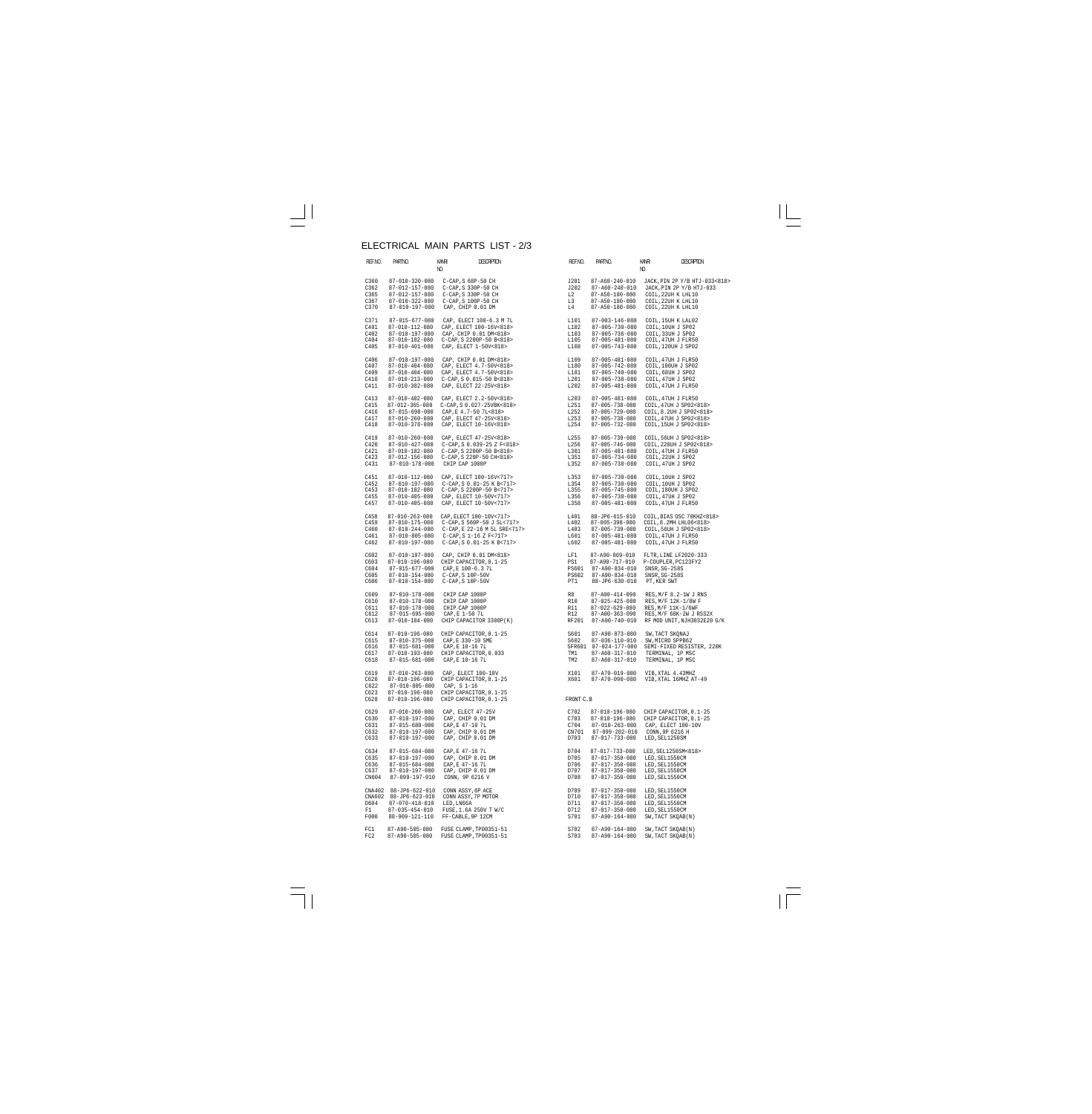## ELECTRICAL MAIN PARTS LIST - 3/3

| REF.NO. | PARTINO.                                                                                                                                                                                                                                                              | KANRI<br>N)               | <b>DESCRIPTION</b> | REF.NO. | PARTINO. | KANRI<br>Ю | <b>DESCRIPTION</b> |
|---------|-----------------------------------------------------------------------------------------------------------------------------------------------------------------------------------------------------------------------------------------------------------------------|---------------------------|--------------------|---------|----------|------------|--------------------|
| $  -$   | S704 87-A90-164-080 SW, TACT SKOAB(N)<br>$-0.0$ $-0.0$ $-0.0$ $-0.00$ $-0.00$ $-0.00$ $-0.00$ $-0.00$ $-0.00$ $-0.00$ $-0.00$ $-0.00$ $-0.00$ $-0.00$ $-0.00$ $-0.00$ $-0.00$ $-0.00$ $-0.00$ $-0.00$ $-0.00$ $-0.00$ $-0.00$ $-0.00$ $-0.00$ $-0.00$ $-0.00$ $-0.00$ | --- -- -- -- ---- - - - - |                    |         |          |            |                    |

| S705 | 87-A90-164-080         | SW, TACT SKOAB(N) |
|------|------------------------|-------------------|
| S706 | 87-A90-164-080         | SW, TACT SKOAB(N) |
| S707 | $87 - A90 - 164 - 080$ | SW, TACT SKOAB(N) |
|      |                        |                   |

UPPER DRUM MOTOR C.B

LOWER DRUM MOTOR C.B

CAPSTAN MOTOR C.B

LOADING MOTOR C.B

ACE HEAD C.B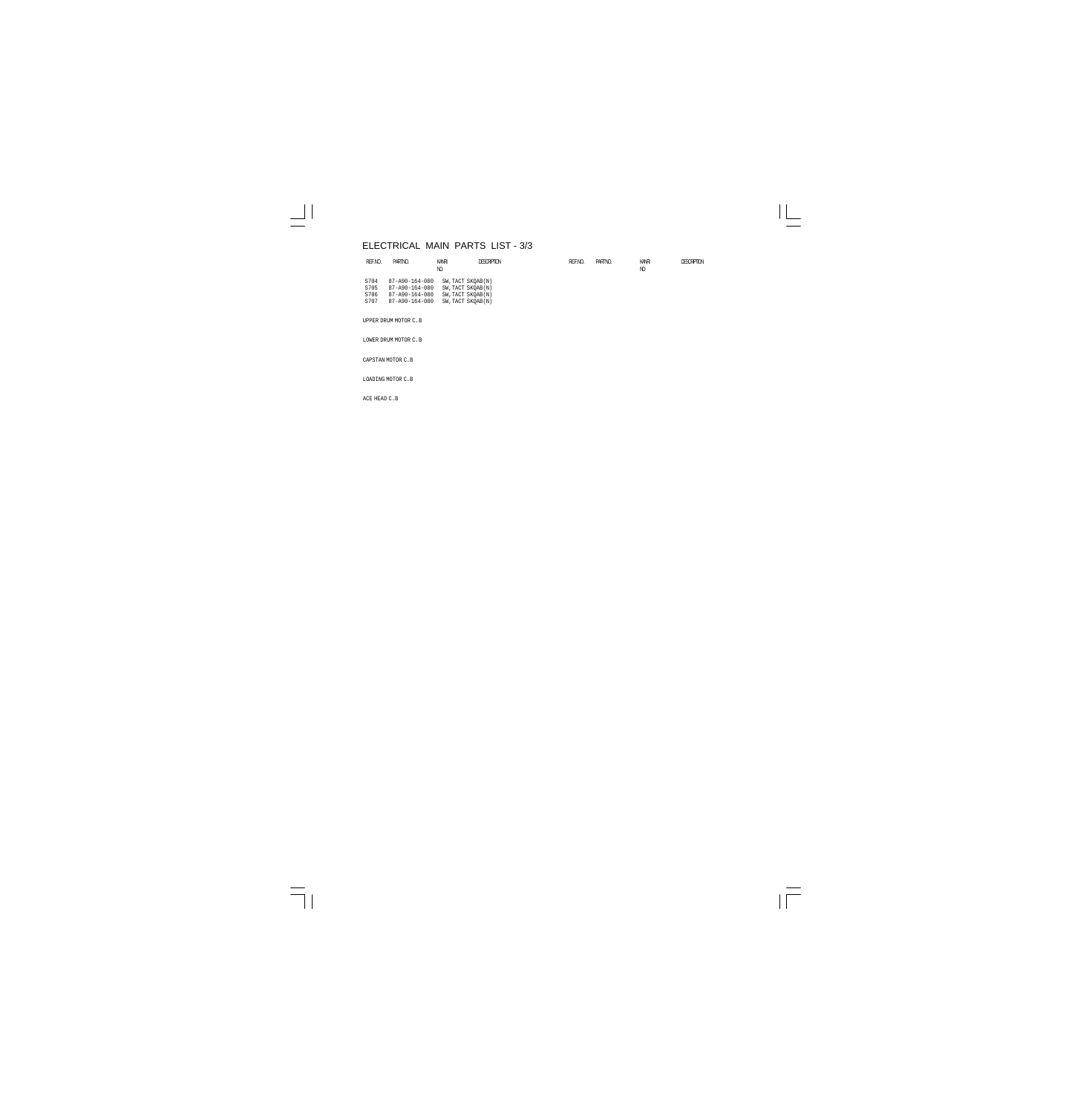#### MECHANICAL PARTS LIST - 1

E 87-067-688-010 BVTT+3-6

| REF.NO.       | PARTNO.                 | KANRI               | <b>DESCRIPTION</b>       | REF.NO. | PARTINO. | KANRI          | <b>DESCRIPTION</b> |
|---------------|-------------------------|---------------------|--------------------------|---------|----------|----------------|--------------------|
|               |                         | NO.                 |                          |         |          | N <sub>D</sub> |                    |
|               | $188 - JP6 - 003 - 010$ | CABI, STEEL         |                          |         |          |                |                    |
|               | 2 88-JP6-004-010        | PANEL, RE 1<818>    |                          |         |          |                |                    |
|               | 2 88-JP9-004-010        | PANEL, RE 2<717>    |                          |         |          |                |                    |
| 3             | 87-A80-088-010          | AC CORD ASSY, E BLK |                          |         |          |                |                    |
|               | 4 88-JP6-008-010        | KEY, CONT 1<818>    |                          |         |          |                |                    |
|               |                         |                     |                          |         |          |                |                    |
|               | 4 88-JP9-008-010        | KEY. CONT 2<717>    |                          |         |          |                |                    |
|               | 5 88-JP8-001-010        | CABI, FR<818>       |                          |         |          |                |                    |
| .5            | 88-JP9-001-010          | CABI, FR<717>       |                          |         |          |                |                    |
|               | 6 84-LB3-024-110        | PLATE FOOT          |                          |         |          |                |                    |
| 7             | 88-JP6-009-010          | CAP, RING           |                          |         |          |                |                    |
|               |                         |                     |                          |         |          |                |                    |
|               | 8 88-JP6-006-010        | WINDOW, DSPLY 1     |                          |         |          |                |                    |
| 9             | 82-NE8-032-010          | BADGE, AIWA 27.5    |                          |         |          |                |                    |
|               | 10 88-JP6-007-010       | KEY, POWER          |                          |         |          |                |                    |
|               | 11 88-JP9-005-010       | DOOR, CASS 2<717>   |                          |         |          |                |                    |
| 11            | 88-JP8-005-010          | DOOR, CASS 4<818>   |                          |         |          |                |                    |
|               | 12 84-JP9-202-010       | SPR-T, DOOR         |                          |         |          |                |                    |
|               | 13 81-JUK-045-010       | FELT, FOOT 8-8      |                          |         |          |                |                    |
|               | A 87-067-761-010        |                     | TAPPING SCREW, BVT2+3-10 |         |          |                |                    |
| B             | 87-067-579-010          |                     | TAPPING SCREW, BVT2+3-8  |         |          |                |                    |
| $\mathcal{C}$ | 87-067-703-010          |                     | TAPPING SCREW, BVT2+3-10 |         |          |                |                    |
|               |                         |                     |                          |         |          |                |                    |
|               | D 87-078-070-010        | BVIT3B+4-12         |                          |         |          |                |                    |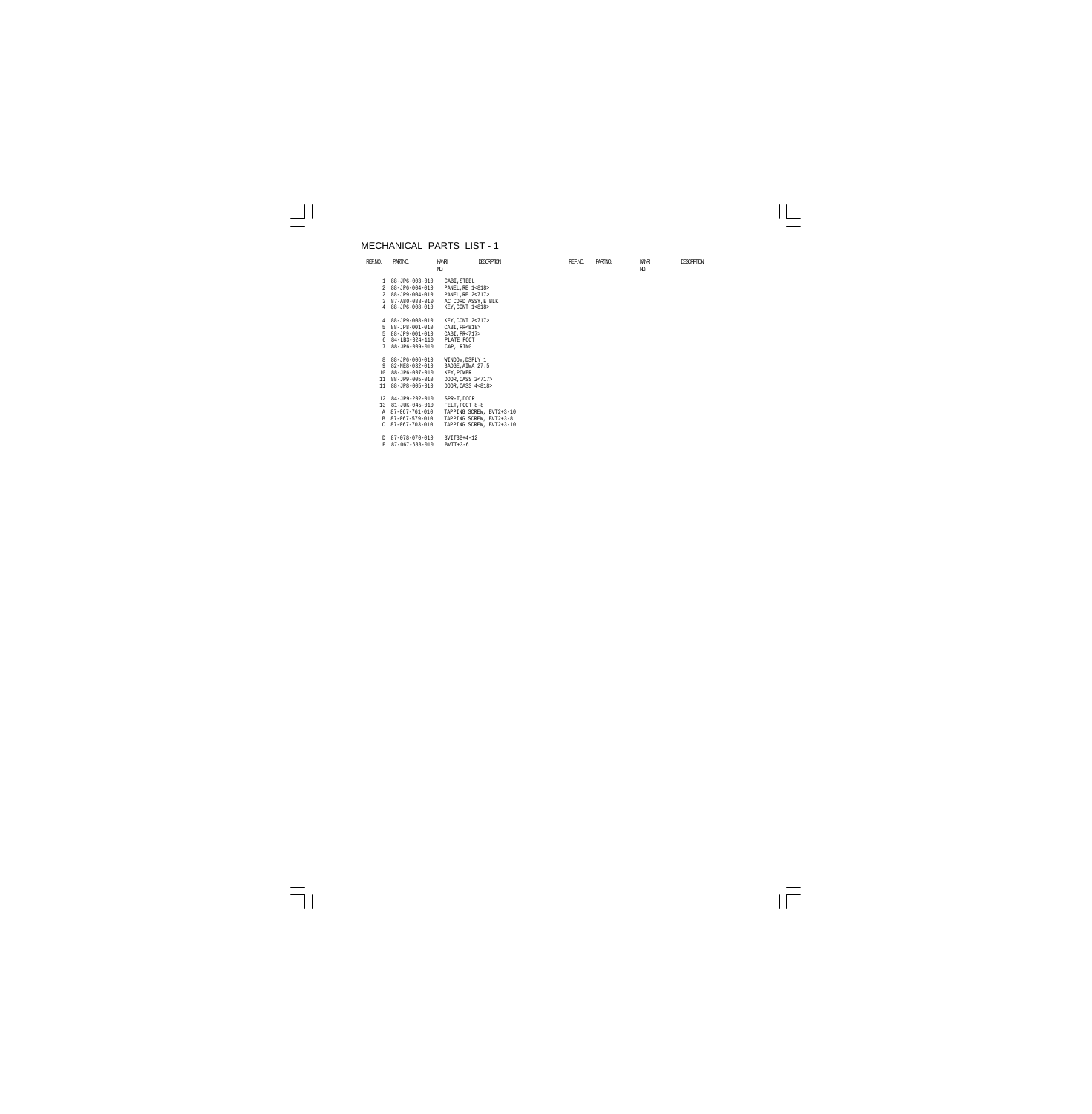## ACCESSORIES / PACKAGE LIST - 1

 3 88-JP8-670-010 RC UNIT,RC-8VP02<818> 3 88-JP9-670-010 RC UNIT,RC-8VP03<717>

| REF.NO. | PARTNO.          | KANRI<br>N) | <b>DESCRIPTION</b>    | REF.NO. | PARTINO. | KANRI<br>N) | <b>DESCRPTON</b> |
|---------|------------------|-------------|-----------------------|---------|----------|-------------|------------------|
|         | 1 88-JP9-903-010 |             | IB,KE (ECRPA)-M<717>  |         |          |             |                  |
|         | 1 88-JP8-903-010 |             | IB, KE (ECRPA)-M<818> |         |          |             |                  |
|         | 2 87-B30-106-010 |             | CORD.RF PAL/UJ0502    |         |          |             |                  |
|         |                  |             |                       |         |          |             |                  |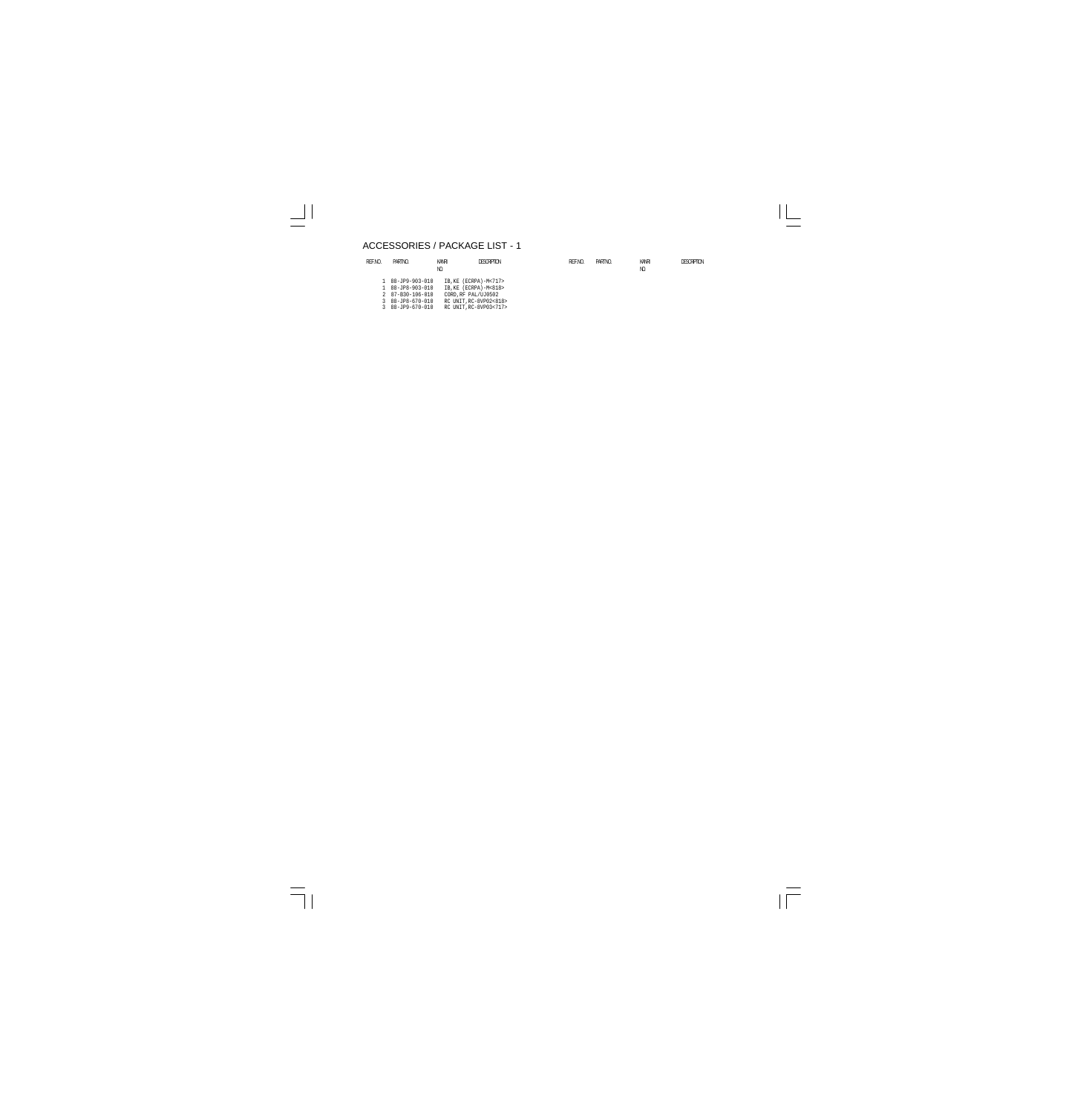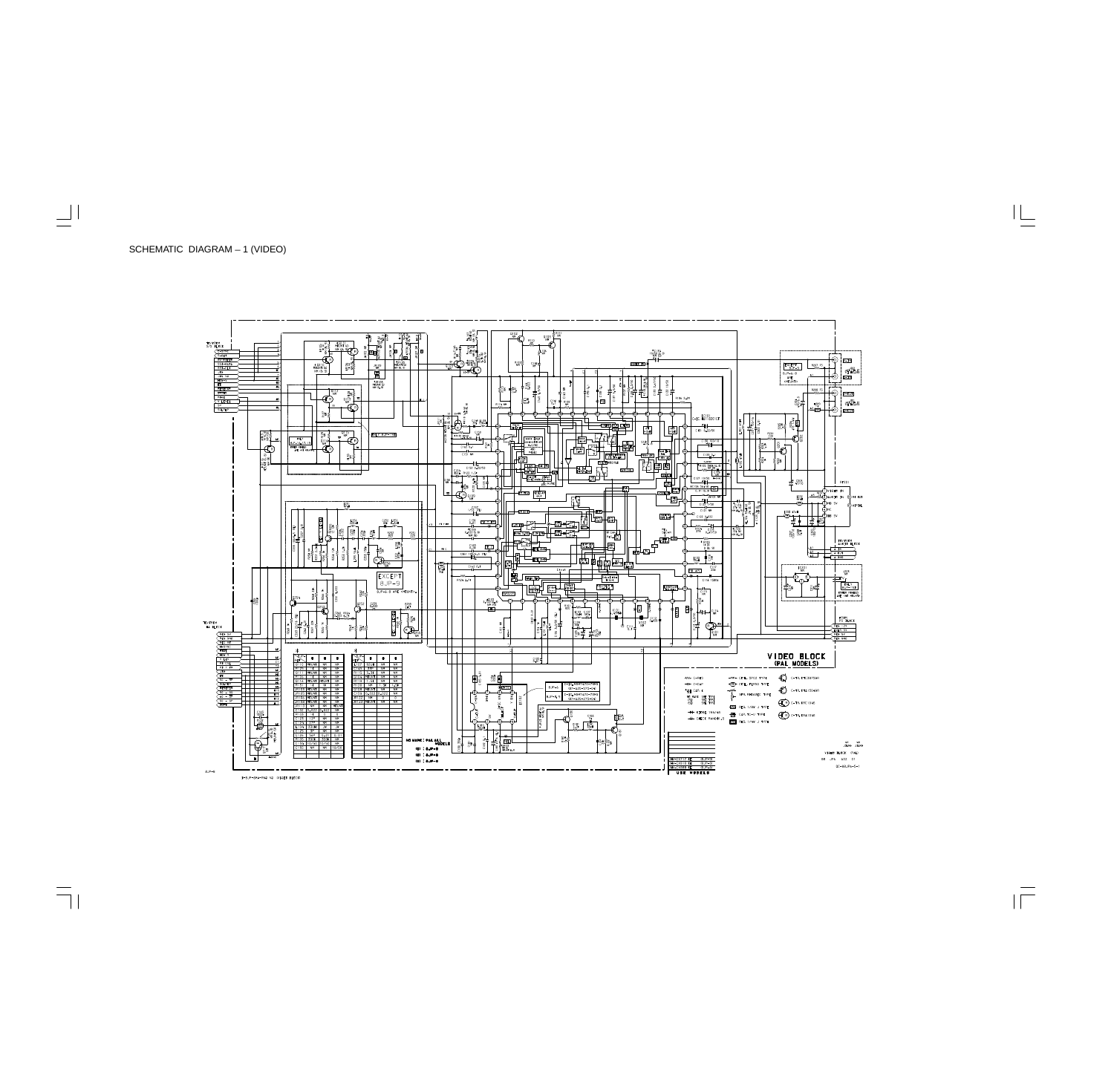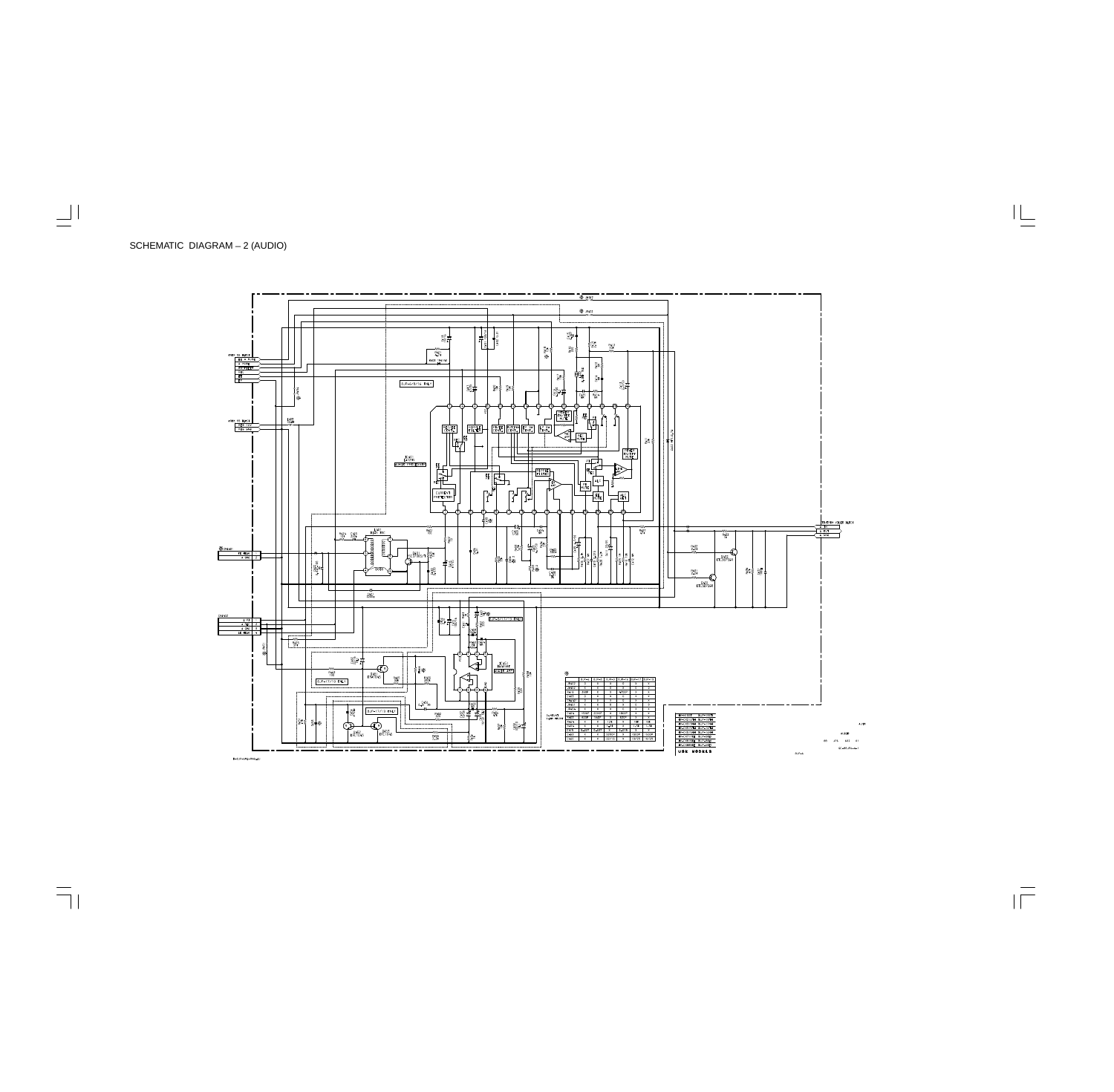

B-8JP-6MA-RND.FR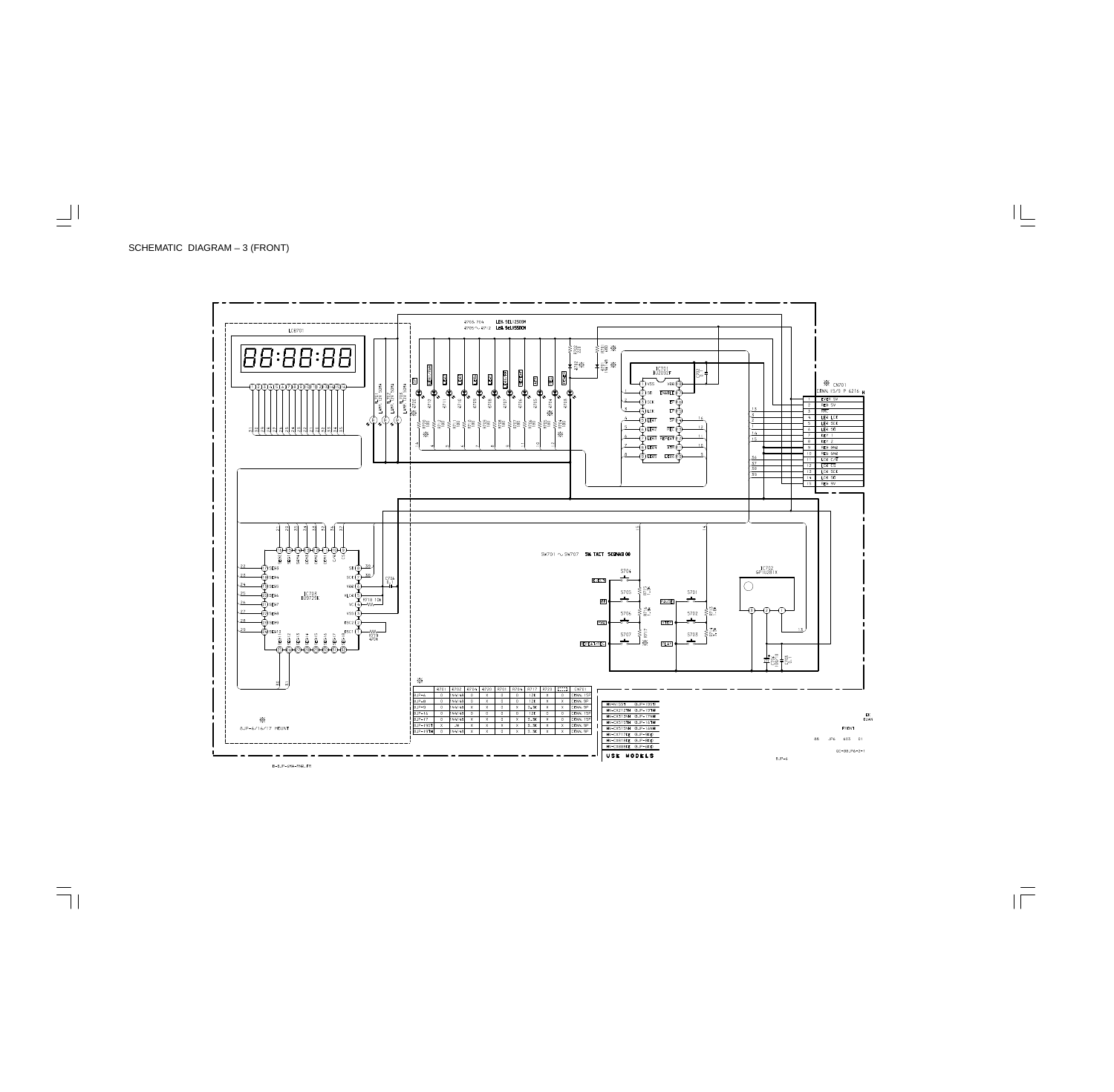

B-8JP-6MA-RND.HA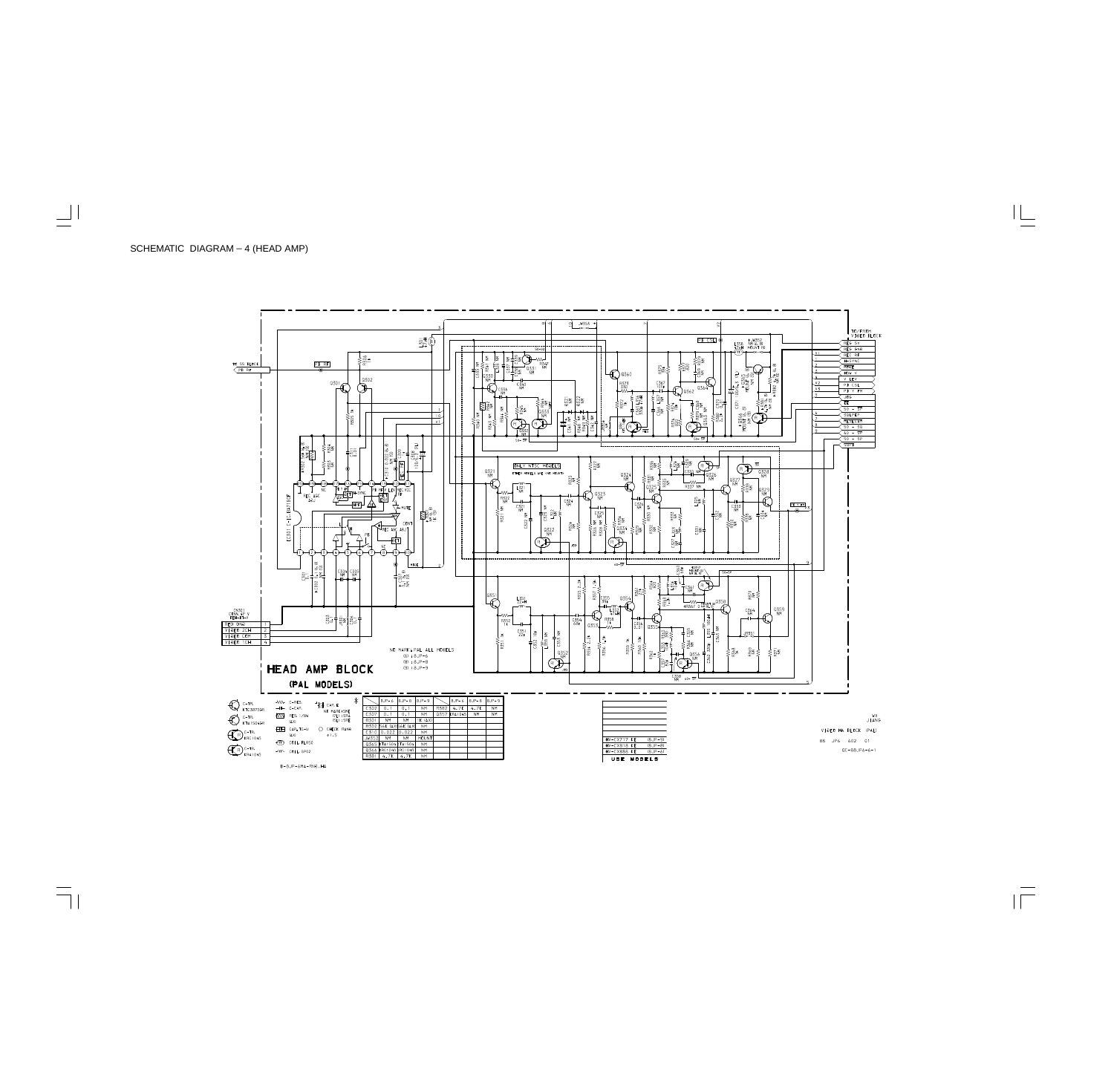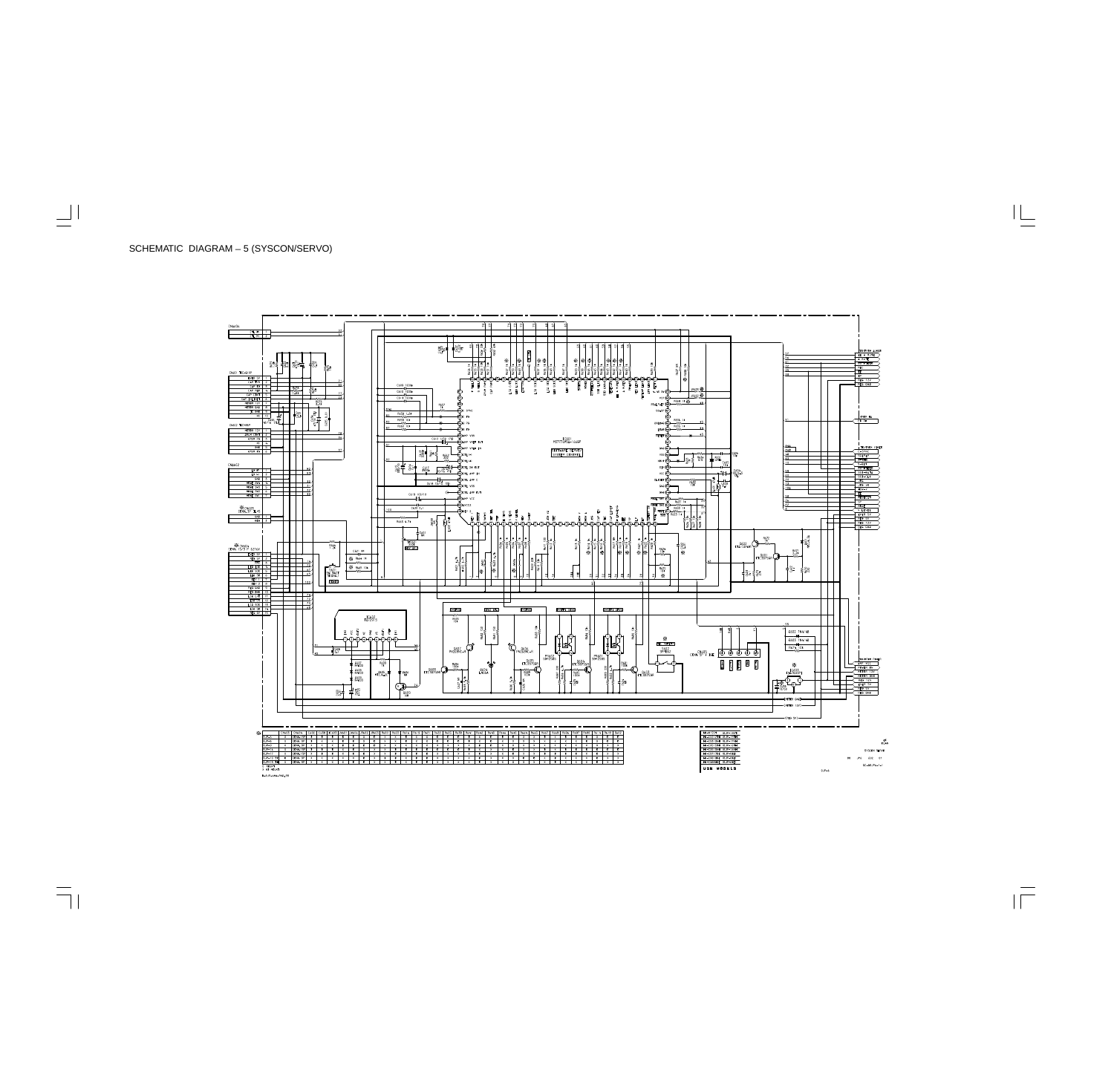

B-8JP-6MA-RND.PS

 $8JP-6$